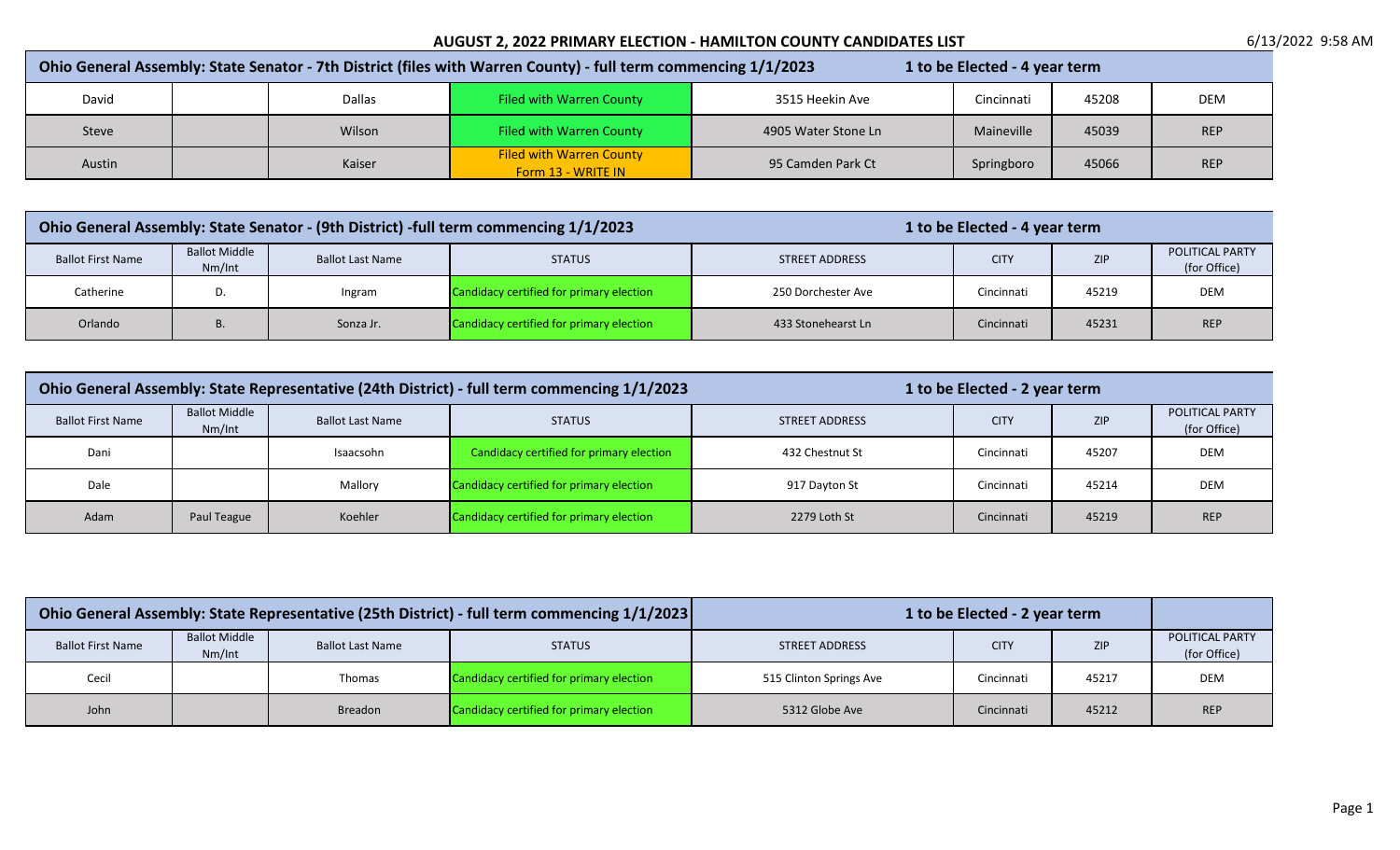| Ohio General Assembly: State Representative (26th District) - full term commencing 1/1/2023 |                                |                         |                                          | 1 to be Elected - 2 year term |                           |       |     |  |
|---------------------------------------------------------------------------------------------|--------------------------------|-------------------------|------------------------------------------|-------------------------------|---------------------------|-------|-----|--|
| <b>Ballot First Name</b>                                                                    | <b>Ballot Middle</b><br>Nm/Int | <b>Ballot Last Name</b> | <b>STATUS</b>                            | STREET ADDRESS                | <b>ZIP</b><br><b>CITY</b> |       |     |  |
| Sedrick                                                                                     |                                | Denson                  | Candidacy certified for primary election | 2419 Bremont Ave, Apt 2       | Cincinnati                | 45237 | DEM |  |

| Ohio General Assembly: State Representative (27th District) - full term commencing 1/1/2023 |                                |                         | 1 to be Elected - 2 year term            |                      |             |            |                                 |
|---------------------------------------------------------------------------------------------|--------------------------------|-------------------------|------------------------------------------|----------------------|-------------|------------|---------------------------------|
| <b>Ballot First Name</b>                                                                    | <b>Ballot Middle</b><br>Nm/Int | <b>Ballot Last Name</b> | <b>STATUS</b>                            | STREET ADDRESS       | <b>CITY</b> | <b>ZIP</b> | POLITICAL PARTY<br>(for Office) |
| Rachel                                                                                      |                                | <b>Baker</b>            | Candidacy certified for primary election | 7807 Asbury Hills Dr | Cincinnati  | 45255      | <b>DEM</b>                      |
| Gavi                                                                                        |                                | Begtrup                 | Candidacy certified for primary election | 2 Moyer Pl           | Cincinnati  | 45208      | <b>DEM</b>                      |
| Lindsay                                                                                     |                                | Cole                    | Candidacy certified for primary election | 614 Home St          | Cincinnati  | 45174      | <b>REP</b>                      |
| Joe                                                                                         |                                | Murray                  | Candidacy certified for primary election | 995 Nottingham Dr    | Cincinnati  | 45255      | <b>REP</b>                      |

| Ohio General Assembly: State Representative (28th District) - full term commencing 1/1/2023 |                                |                         |                                          | 1 to be Elected - 2 year term |             |            |                                 |  |
|---------------------------------------------------------------------------------------------|--------------------------------|-------------------------|------------------------------------------|-------------------------------|-------------|------------|---------------------------------|--|
| <b>Ballot First Name</b>                                                                    | <b>Ballot Middle</b><br>Nm/Int | <b>Ballot Last Name</b> | <b>STATUS</b>                            | <b>STREET ADDRESS</b>         | <b>CITY</b> | <b>ZIP</b> | POLITICAL PARTY<br>(for Office) |  |
| Jessica                                                                                     |                                | Miranda                 | Candidacy certified for primary election | 11511 Oxfordshire Ln          | Cincinnati  | 45240      | DEM                             |  |
| <b>Kim</b>                                                                                  |                                | Georgeton               | Candidacy certified for primary election | 11964 Britesilk Ln            | Cincinnati  | 45249      | <b>REP</b>                      |  |
| Chris                                                                                       |                                | Monzel                  | Candidacy certified for primary election | 840 Van Nes Dr                | Cincinnati  | 45246      | <b>REP</b>                      |  |

| Ohio General Assembly: State Representative (29th District) - full term commencing 1/1/2023 |                                |                         | 1 to be Elected - 2 year term            |                       |             |            |                                 |
|---------------------------------------------------------------------------------------------|--------------------------------|-------------------------|------------------------------------------|-----------------------|-------------|------------|---------------------------------|
| <b>Ballot First Name</b>                                                                    | <b>Ballot Middle</b><br>Nm/Int | <b>Ballot Last Name</b> | <b>STATUS</b>                            | <b>STREET ADDRESS</b> | <b>CITY</b> | <b>ZIP</b> | POLITICAL PARTY<br>(for Office) |
| Juan                                                                                        |                                | Valle                   | Candidacy certified for primary election | 3321 Niagara St       | Cincinnati  | 45251      | <b>DEM</b>                      |
| Cindy                                                                                       |                                | Abrams                  | Candidacy certified for primary election | 92 Fawn Dr            | Cincinnati  | 45030      | <b>REP</b>                      |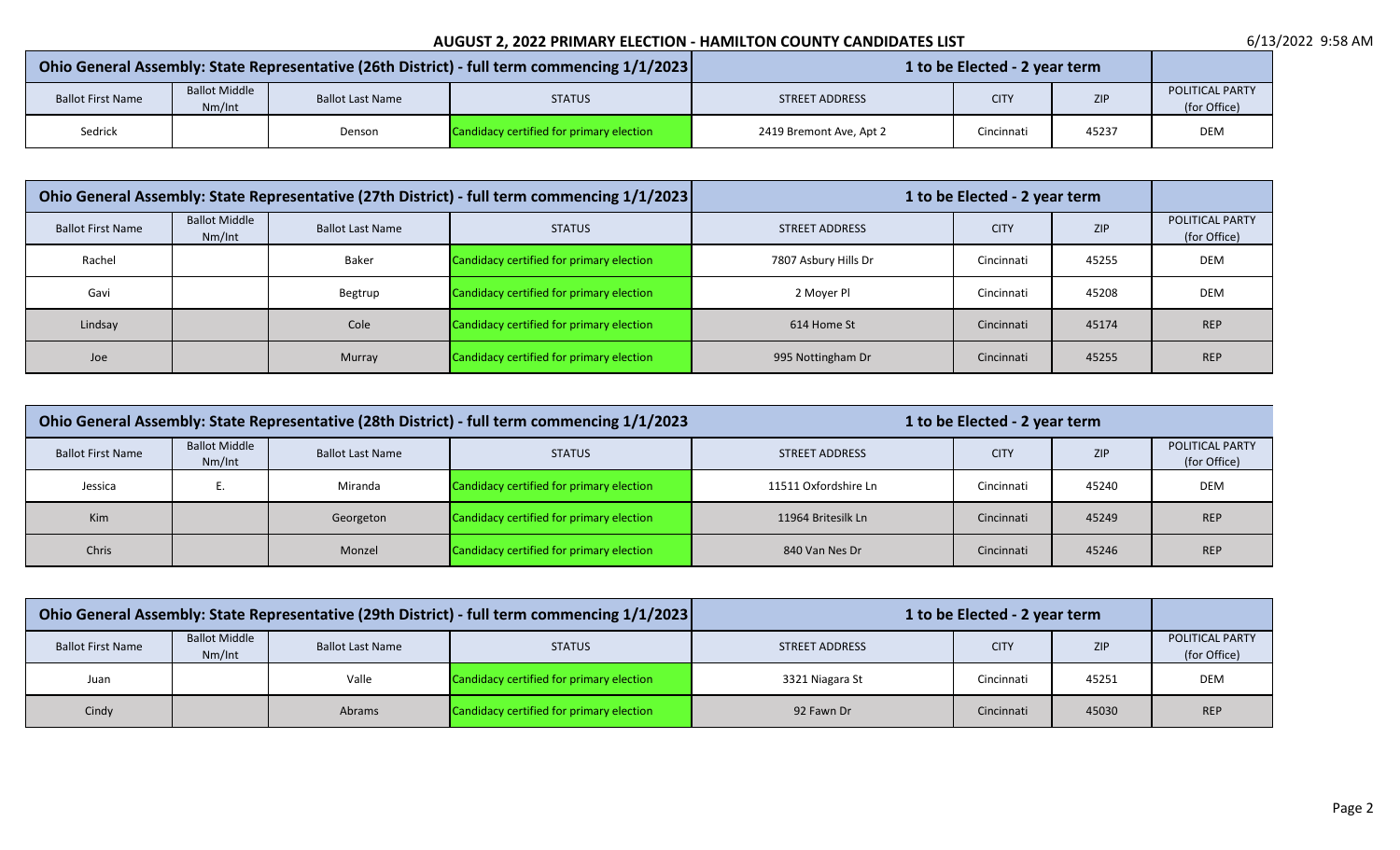| Ohio General Assembly: State Representative (30th District) - full term commencing 1/1/2023 |                                |                         | 1 to be Elected - 2 year term            |                       |             |            |                                 |
|---------------------------------------------------------------------------------------------|--------------------------------|-------------------------|------------------------------------------|-----------------------|-------------|------------|---------------------------------|
| <b>Ballot First Name</b>                                                                    | <b>Ballot Middle</b><br>Nm/Int | <b>Ballot Last Name</b> | <b>STATUS</b>                            | <b>STREET ADDRESS</b> | <b>CITY</b> | <b>ZIP</b> | POLITICAL PARTY<br>(for Office) |
| Alissa                                                                                      |                                | Mayhaus                 | Candidacy certified for primary election | 5606 Spruce Dr        | Cincinnati  | 45239      | <b>DEM</b>                      |
| Angela                                                                                      |                                | <b>Hymer</b>            | Candidacy certified for primary election | 8912 Buffalo Ridge Rd | Cincinnati  | 45002      | <b>REP</b>                      |
| Bill                                                                                        |                                | Seitz                   | Candidacy certified for primary election | 2097 Beech Grove Dr   | Cincinnati  | 45233      | <b>REP</b>                      |

| Majority Political Party: Member, State Central Committee - 7th District (files with WARREN CO) - DEMOCRATIC<br>1 woman to be Elected/district - 4 yr term |  |           |                                                          |                    |            |       |            |  |
|------------------------------------------------------------------------------------------------------------------------------------------------------------|--|-----------|----------------------------------------------------------|--------------------|------------|-------|------------|--|
| Bonnie                                                                                                                                                     |  | Dunkelman | 7th Sen. Dist. - Filed with Warren Co. -<br><b>WOMAN</b> | 800 Old Orchard Rd | Cincinnati | 45230 | <b>DEM</b> |  |
| Majority Political Party: Member, State Central Committee - 7th District (files with WARREN CO) - DEMOCRATIC<br>1 man to be Elected/district - 4 yr term   |  |           |                                                          |                    |            |       |            |  |
| 7th Sen. Dist. - Filed with Warren Co. - MAN<br>Cincinnati<br>Gallagher<br>3417 Burch Ave<br>William<br>45208<br><b>DEM</b>                                |  |           |                                                          |                    |            |       |            |  |

| Majority Political Party: Member, State Central Committee - 7th District (files with WARREN CO.) - REPUBLICAN<br>1 woman to be Elected/district - 2 yr term |    |               |                                                          |                      |             |       |            |
|-------------------------------------------------------------------------------------------------------------------------------------------------------------|----|---------------|----------------------------------------------------------|----------------------|-------------|-------|------------|
| Michelle                                                                                                                                                    | G. | Schneider     | 7th Sen. Dist. - Filed with Warren Co. -<br><b>WOMAN</b> | 8750 Pipewell Ln     | Cincinnati  | 45243 | <b>REP</b> |
| Lori                                                                                                                                                        |    | Viars         | 7th Sen. Dist. - Filed with Warren Co. -<br><b>WOMAN</b> | 41 Springhouse Ct    | Cincinnati  | 45036 | <b>REP</b> |
| Majority Political Party: Member, State Central Committee - 7th District (files with WARREN CO.) - REPUBLICAN<br>1 man to be Elected/district - 2 yr term   |    |               |                                                          |                      |             |       |            |
| Ron                                                                                                                                                         |    | Maag          | <b>I7th Sen. Dist. - Filed with Warren Co. - MAN</b>     | 2075 S. SR 123       | Lebanon     | 45036 | <b>REP</b> |
| Russell                                                                                                                                                     |    | Mock          | <b>I7th Sen. Dist. - Filed with Warren Co. - MAN</b>     | 2879 Erie Ave        | Cincinnati  | 45208 | <b>REP</b> |
| Seth                                                                                                                                                        | А. | Morgan        | <b>I7th Sen. Dist. - Filed with Warren Co. - MAN</b>     | 1358 Shaker Run Blyd | Lebanon     | 45036 | <b>REP</b> |
| Dawson                                                                                                                                                      |    | Smith         | 7th Sen. Dist. - Filed with Warren Co. - MAN             | 2261 Endovalley Dr   | Cincinnati  | 45244 | <b>REP</b> |
| Steven                                                                                                                                                      | R. | <b>Thomas</b> | <b>I7th Sen. Dist. - Filed with Warren Co. - MAN</b>     | 6879 Gard Rd         | Waynesville | 45068 | <b>REP</b> |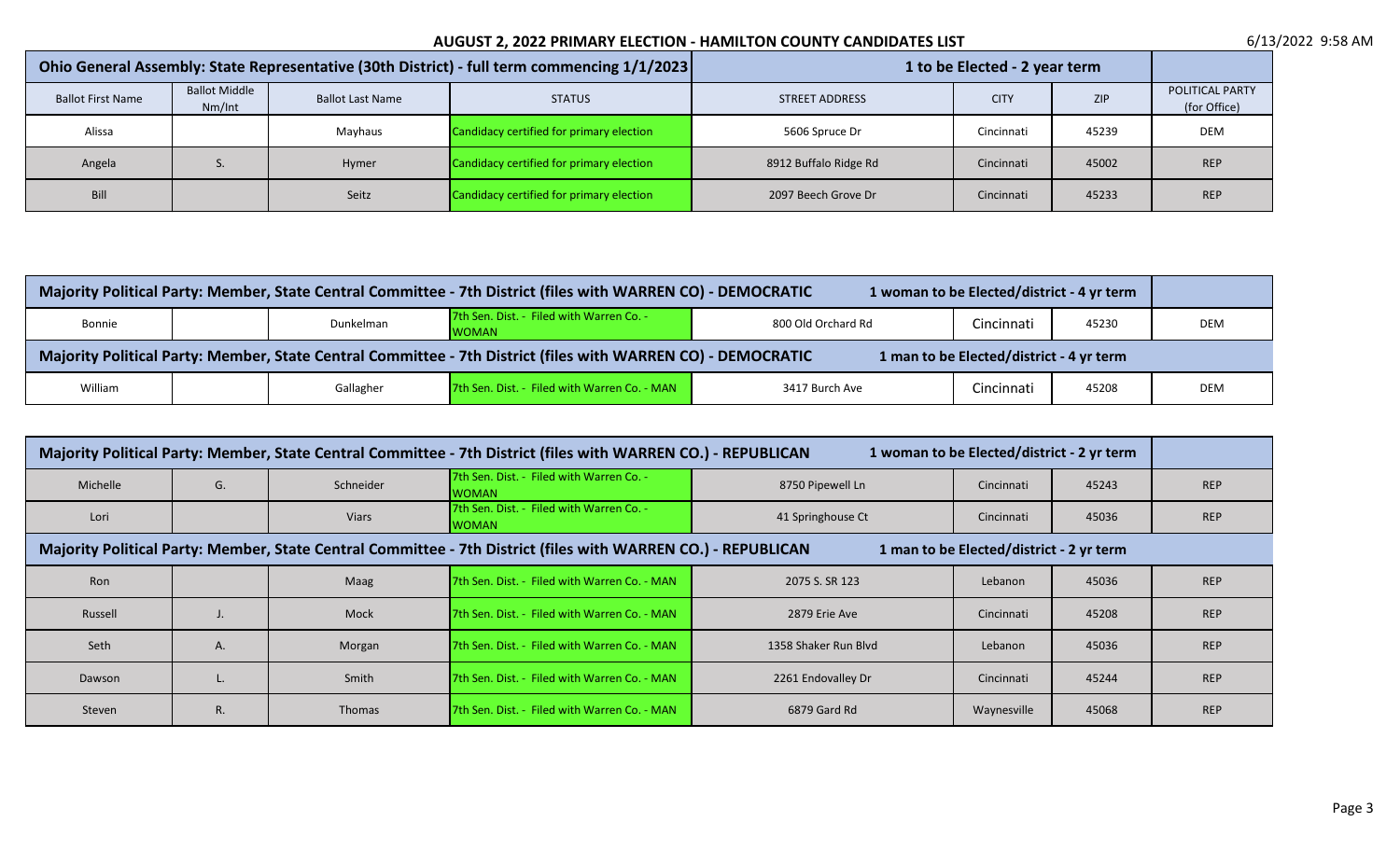|                                                                                       | Majority Political Party: Member, State Central Committee - 8th District - DEMOCRATIC |               |                                                                   |                     | 1 woman to be Elected/district - 4 yr term |       |            |
|---------------------------------------------------------------------------------------|---------------------------------------------------------------------------------------|---------------|-------------------------------------------------------------------|---------------------|--------------------------------------------|-------|------------|
| Raguel                                                                                | D.                                                                                    | <b>Burgos</b> | 8th Sen. Dist. - Certified for Primary Election -<br><b>WOMAN</b> | 3273 Nandale Dr     | Cincinnati                                 | 45239 | <b>DEM</b> |
| Majority Political Party: Member, State Central Committee - 8th District - DEMOCRATIC |                                                                                       |               | 1 man to be Elected/district - 4 yr term                          |                     |                                            |       |            |
| Paul                                                                                  |                                                                                       | Sohi          | 8th Sen. Dist. - Certified for Primary Election -<br><b>MAN</b>   | 5 Camargo Canyon    | Cincinnati                                 | 45243 | <b>DEM</b> |
| Rob                                                                                   |                                                                                       | Weidenfeld    | 8th Sen. Dist. - Certified for Primary Election -<br><b>MAN</b>   | 9218 McKinney Rd    | Cincinnati                                 | 45140 | <b>DEM</b> |
| James                                                                                 |                                                                                       | Ryan          | 8th Sen. Dist. - Certified for Primary Election -<br><b>MAN</b>   | 7350 Miami Hills Dr | Cincinnati                                 | 45243 | <b>DEM</b> |

| Majority Political Party: Member, State Central Committee - 8th District - REPUBLICAN |                                |                         |                                                                   |                                            | 1 woman to be Elected/district - 2 yr term |            | POLITICAL PARTY<br>(for Office) |  |  |  |
|---------------------------------------------------------------------------------------|--------------------------------|-------------------------|-------------------------------------------------------------------|--------------------------------------------|--------------------------------------------|------------|---------------------------------|--|--|--|
| <b>Ballot First Name</b>                                                              | <b>Ballot Middle</b><br>Nm/Int | <b>Ballot Last Name</b> | <b>STATUS</b>                                                     | <b>STREET ADDRESS</b>                      | <b>CITY</b>                                | <b>ZIP</b> |                                 |  |  |  |
| Mary Anne                                                                             |                                | Christie                | 8th Sen. Dist. - Certified for Primary Election -<br><b>WOMAN</b> | 5538 E. Galbraith Rd                       | Cincinnati                                 | 45236      | <b>REP</b>                      |  |  |  |
| Barbara                                                                               |                                | Holwadel                | 8th Sen. Dist. - Certified for Primary Election -<br><b>WOMAN</b> | 6022 Cherokee Dr                           | Cincinnati                                 | 45243      | <b>REP</b>                      |  |  |  |
| Mary                                                                                  |                                | Kuhl                    | 8th Sen. Dist. - Certified for Primary Election -<br><b>WOMAN</b> | 5438 Jamies Oak Ct                         | Cincinnati                                 | 45248      | <b>REP</b>                      |  |  |  |
| Majority Political Party: Member, State Central Committee - 8th District - REPUBLICAN |                                |                         |                                                                   | 1 man to be Elected/district - 2 yr term   |                                            |            |                                 |  |  |  |
| George                                                                                |                                | Brunemann               | 8th Sen. Dist. - Certified for Primary Election -<br><b>MAN</b>   | 7237 Austin Woods Ln                       | Cincinnati                                 | 45247      | <b>REP</b>                      |  |  |  |
| Alex                                                                                  | M.                             | Triantafilou            | 8th Sen. Dist. - Certified for Primary Election -<br><b>MAN</b>   | 3247 Bridgeknoll Ct                        | Cincinnati                                 | 45248      | <b>REP</b>                      |  |  |  |
|                                                                                       |                                |                         |                                                                   |                                            |                                            |            |                                 |  |  |  |
| Major Political Party: Member, State Central Committee - 9th District DEMOCRATIC      |                                |                         |                                                                   | 1 woman to be Elected/district - 4 yr term |                                            |            |                                 |  |  |  |
| Tina                                                                                  |                                | Bayne                   | 9th Sen. Dist. - Certified for Primary Election -<br><b>WOMAN</b> | 424 Appaloosa Ct                           | Cincinnati                                 | 45231      | <b>DEM</b>                      |  |  |  |
| Alicia                                                                                |                                | Reece                   | 9th Sen. Dist. - Certified for Primary Election -<br><b>WOMAN</b> | 1857 Sunnybrook Dr                         | Cincinnati                                 | 45237      | <b>DEM</b>                      |  |  |  |
| Major Political Party: Member, State Central Committee - 9th District DEMOCRATIC      |                                |                         |                                                                   | 1 man to be Elected/district - 4 yr term   |                                            |            |                                 |  |  |  |
| Jeff                                                                                  |                                | Cramerding              | 9th Sen. Dist. - Certified for Primary Election -<br><b>MAN</b>   | 3309 Glenmore                              | Cincinnati                                 | 45211      | <b>DEM</b>                      |  |  |  |
| Mark                                                                                  |                                | Mallory                 | 9th Sen. Dist. - Certified for Primary Election -<br><b>MAN</b>   | 907 Dayton St                              | Cincinnati                                 | 45214      | <b>DEM</b>                      |  |  |  |